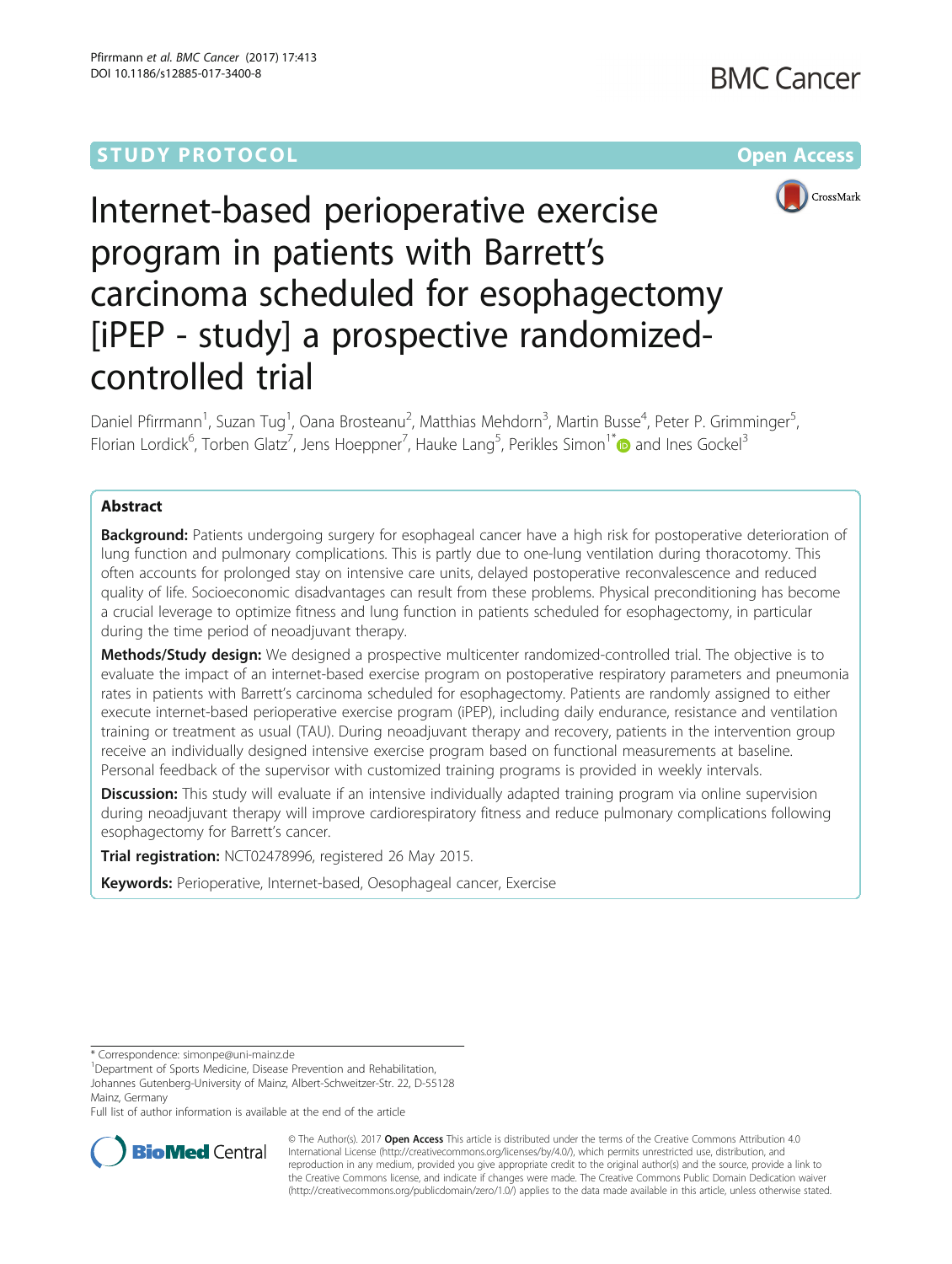#### Background

Risk management in esophageal surgery has become an essential feature with regard to postoperative outcome [[1\]](#page-6-0). Although perioperative mortality in esophageal cancer surgery could be steadily reduced in recent years, morbidity is still high, and affects 30–50% of patients – even in the current literature and large surgical centers [[2\]](#page-6-0). Pulmonary complications following esophagectomy are the most common and cost-intensive adverse events, mostly due to prolonged intensive care unit stays. This is partly due to one-lung ventilation (OLV) during thoracotomy. During OLV, the operated lung remains completely atelectatic. The non-ventilated lung is known to be hypoperfused owing to hypoxic vasoconstriction, and when the bronchial block is ended, the ensuing immediate lung re-expansion along with tissue reperfusion generates oxygen-derived free radicals. The single-ventilated lung is subjected to a combination of hyperoxia, volutrauma, and hyperinflation. Esophageal complications are not only life-threatening and associated with a high mortality in the short-term postoperative course, but have also exerted a long-lasting negative effect on Health-Related Quality of Life (HRQL) in patients who survive 5 years after esophagectomy for cancer [[3\]](#page-6-0). Advances in surgical techniques, such as minimallyinvasive esophagectomy (MIE), have been proposed to reduce surgical risk and perioperative morbidity and mortality, thus improving surgical short- and long-term outcomes. However, to the best of our knowledge, there is only one fully published prospective randomized trial comparing minimally-invasive versus conventional / open surgery ("time trial" = "traditional invasive vs. minimally-invasive esophagectomy") [[4\]](#page-6-0). In this study, a significantly reduced rate of pulmonary infections in patients receiving minimally-invasive treatment versus open surgery was reported [[4\]](#page-6-0). This striking result after 2 weeks following surgery might be due to the reduced trauma of thoracoscopy compared to thoracotomy. In addition, oncologic parameters, such as clear resection margins, and the number of dissected lymph nodes, were comparable in both groups [[4](#page-6-0)]. As impressively shown for colorectal surgery, "fast-track" (FT) rehabilitation or enhanced recovery after surgery (ERAS) programs in visceral surgery, comprising atraumatic surgical techniques, stress-reduction of the organism as a response to major surgery, and a decrease of postoperative organ dysfunction, leads to fewer perioperative complications, while reducing hospital costs and increasing patient turnover by shorter lengths of in-hospital stay [\[5](#page-6-0), [6\]](#page-6-0). However, there are only few studies with limited case numbers regarding fast-track concepts in esophageal surgery [\[7](#page-6-0)–[12\]](#page-6-0). Although no routine use of minimallyinvasive surgery and other advances of modern surgical techniques were applied, all studies revealed a very short ICU stay, early extubation, thoracic peridural anaesthesia, multimodal pain management, early enteral nutrition (usually via a jejunal catheter), enhanced postoperative mobilisation, and physio−/ ventilation therapy [[7](#page-6-0)–[12](#page-6-0)]. Fast-tracking or enhanced recovery programs for esophagectomy are promising, but still far from reaching the results of e.g. colorectal or minor non-oncological surgery, owing to the higher invasiveness of the procedure with the associated increased general and surgical risk.

A recently published systematic review concluded that preoperative exercise therapy can be effective for reducing postoperative complication rates and lengths of hospital stay after cardiac and abdominal surgery [\[13](#page-6-0)]. Preoperative physical activities were lower in patients who developed postoperative pulmonary complications in a study by Feeney et al. [[14\]](#page-6-0). Taking into account the importance of the physical condition, the preoperative physical activity level should be further examined [[14](#page-6-0)]. A prospective observational study by Tatematsu et al. confirmed low-level physical activity – among others – as a significant risk factor for postoperative complications after esophagectomy [[15\]](#page-6-0).

One randomized controlled pilot study [[16\]](#page-6-0), two nonrandomized controlled pilot studies [[17, 18\]](#page-6-0), one retrospective cohort study [\[19\]](#page-6-0), and one study protocol [[20](#page-6-0)] are available in the current literature with regard to preoperative inspiratory muscle training and postoperative pulmonary complications in patients undergoing esophagectomy. In all studies, preoperative inspiratory muscle training was feasible and effective as it resulted in a reduced postoperative pulmonary complication rate [[16](#page-6-0)– [19\]](#page-6-0). Following these encouraging results, we designed an internet-based exercise program for patients scheduled for esophagectomy. The objective of this study is to investigate the pulmonary outcomes of physically preconditioned patients with Barrett's cancer scheduled for esophagectomy who receive physical training during the phase of neoadjuvant therapy.

#### Methods/Study design

This is a prospective multicenter randomized-controlled trial organized by the Department of Sports Medicine, Disease Prevention and Rehabilitation of the Johannes Gutenberg-University of Mainz, Germany, and the Department of Visceral, Transplant, Thoracic and Vascular Surgery of the University Medical Center of Leipzig, Germany. Patients are randomly assigned to either undergo internet-based perioperative exercise program (iPEP) (intervention group) or treatment as usual (TAU) (control group). The randomization procedure is performed using an online random number generator, which is provided by the University of Geneva's online service [[21](#page-6-0)]. Randomization is stratified by center. The study is funded by the "Barrett-Initiative e.V." [\(http://www.barrett-](http://www.barrett-initiative.de/)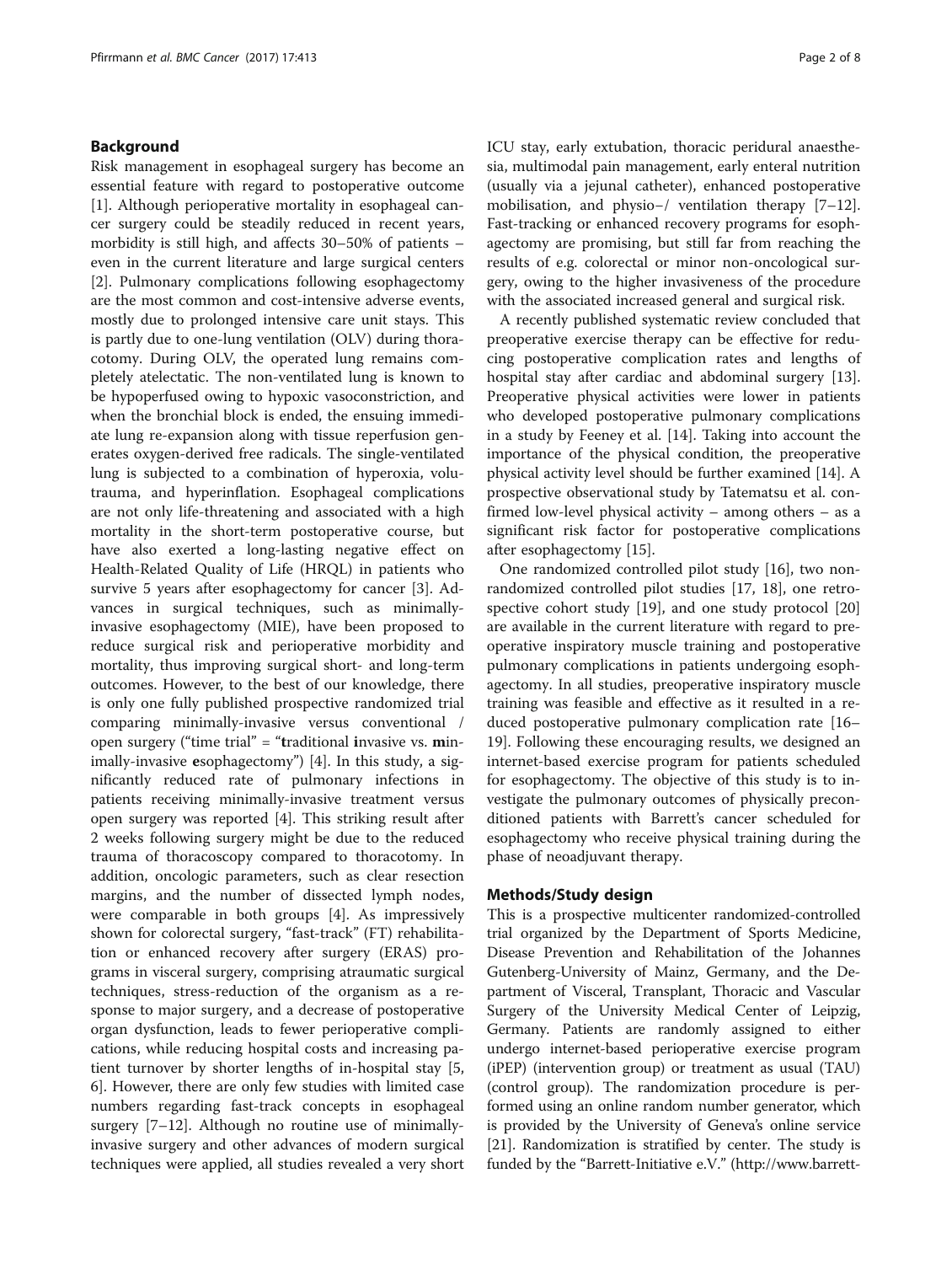[initiative.de/](http://www.barrett-initiative.de/)). Inclusion (Table 1) and exclusion (Table 2) criteria are clearly defined. Primary staging, neoadjuvant treatment, preoperative nutrition as customized to the initial nutritional risk screening (NRS) [[22](#page-6-0)], re-staging, preoperative peridural anesthesia, abdomino-thoracic esophagectomy with 2-field lymph node dissection and intrathoracic anastomosis, postoperative fluid management and nutrition, analgesia, physical therapy, mobilization and ventilation therapy following esophagectomy as well as rehabilitation are performed according to standard operating procedures (SOPs). At the beginning of the study, smokers are advised and supported to stop smoking by smoking cessation programs when needed. Smoking habits are recorded throughout the study.

Primary objective of the trial is to investigate the effect of the perioperative training on physical capacity.

Primary endpoint is the change in peak oxygen uptake  $(VO<sub>2peak</sub>)$  prior to surgery as compared to baseline.

Secondary endpoints are

- Change in  $VO<sub>2peak</sub>$  at 12 weeks after surgery
- Change in Forced Expiratory Volume in 1 s (FEV1) directly prior to surgery and at 12 weeks after surgery
- Change in Forced Vital Capacity (FVC) directly prior to surgery and at 12 weeks after surgery

All respiratory parameters are assessed by a spirometer. Further secondary endpoints encompass pneumonia within 12 weeks after surgery, anastomotic insufficiency within 12 weeks after surgery (according to Veeramootoo et al.) [\[23\]](#page-6-0), duration of mechanical ventilation, re-intubation rate, length of intensive care unit stay, postoperative inhospital stay, feasibility of the internet-based exercise program, quality of life as assessed with the EORTC (European Organization for Research and Treatment of Cancer),

Table 1 Inclusion criteria Inclusion criteria

| Histologically proven adenocarcinoma of the esophagus or        |
|-----------------------------------------------------------------|
| adenocarcinoma of the esophagogastric junction type I-II        |
| according to Siewert's classification, clinical stages IIB-IIIC |
| (T3/T4 and/or N+; M0) according to UICC, 7th edition            |

<sup>2.</sup> Male

- 3. Age between 18 and 75 years
- 4. Resectable stage according to discussion in the local multidisciplinary tumor board (MDT) of the participating centers and patient medically fit for multimodality therapy (ECOG performance status at least 1 or better, no severe impairment of cardiac, renal, hepatic, endocrine, bone marrow and cerebral functions)
- 5. Planned abdomino-thoracic esophagectomy with gastric pull-up and intrathoracic or cervical anastomosis
- 6. Cognitive ability of the patient to understand the perioperative program and to participate actively [\[40,](#page-7-0) [41](#page-7-0)]

|  | <b>Table 2</b> Exclusion criteria |  |
|--|-----------------------------------|--|
|--|-----------------------------------|--|

| #                     | Exclusion criteria                                                                                                                                                                                                                       |
|-----------------------|------------------------------------------------------------------------------------------------------------------------------------------------------------------------------------------------------------------------------------------|
| $\mathbf{1}$ .        | Presence of a second malignant tumor (unless curatively<br>treated $>5$ years ago)                                                                                                                                                       |
| 2.                    | Chemotherapy or radiochemotherapy in patient's history                                                                                                                                                                                   |
| 3.                    | Orthopedic, rheumatologic, cardiovascular or neurologic<br>(epilepsy, stroke, Parkinson's disease, muscle wasting diseases<br>such as amyotrophic lateral sclerosis or multiple sclerosis)<br>contraindications for the exercise program |
| $\mathcal{A}_{\cdot}$ | Inability to use the internet or no internet access                                                                                                                                                                                      |
| 5.                    | Inability to communicate in German                                                                                                                                                                                                       |
| 6.                    | Each active disease, which hinders completion of the study                                                                                                                                                                               |
| 7.                    | Active alcoholism or illegal drug consumption within the<br>last six months before study entry                                                                                                                                           |

QoLQ-C30 questionnaire with the esophagus-specific module OES-18 [[24\]](#page-6-0), and social support of disease coping by means of the modified Berlin Social Support Scale [[25\]](#page-6-0).

#### Sample-size calculation and statistical analyzes

Our assumptions for sample size calculation are based on reports investigating the effect of different training modalities on respiratory parameters in cancer patients during or after therapy [\[26](#page-6-0)–[31\]](#page-6-0). We aim at detecting a difference in mean  $VO<sub>2peak</sub>$  of 6 ml/min/kg between the two groups. This difference seems to be achievable, given the reports mentioned above. The reported standard deviation (SD)  $VO<sub>2peak</sub>$  ranges between 2.3 and 10.7 ml/min/kg. For our trial, we rather conservatively assume a SD of 8 ml/min/ kg. With these assumptions, a total of 58 patients (29 interventions and 29 controls) have to be analyzed to achieve a power of 80% at a significance level of 5% (twogroup t-test). Because the primary endpoint is assessed by spiroergometry and this may be burdensome for patients, we estimate a rather high dropout-rate of about 30%. Taking this into account, a total of 80 participants (40 interventions and 40 controls) will be randomized.

Primary efficacy analysis will be performed by ANCOVA with baseline values of  $VO<sub>2peak</sub>$  as covariates, thus increasing power. Confirmatory analysis will be based on all patients with available post-baseline  $VO<sub>2peak</sub>$ measurement. Patients will be analyzed as randomized.

#### Intervention

Before initial spiroergometry and echocardiography, participants will perform a breathing test, which provides information about actual inspiratory vital capacity. The patients perform a stepwise cardiopulmonary exercise test on a treadmill until exhaustion (Table [3\)](#page-3-0). The test includes up to 14 stages and is increased by speed and angle of inclination. Termination of ergometry is indicated by meeting absolute or relative stop criteria (Table [4](#page-3-0)) [[32](#page-6-0)].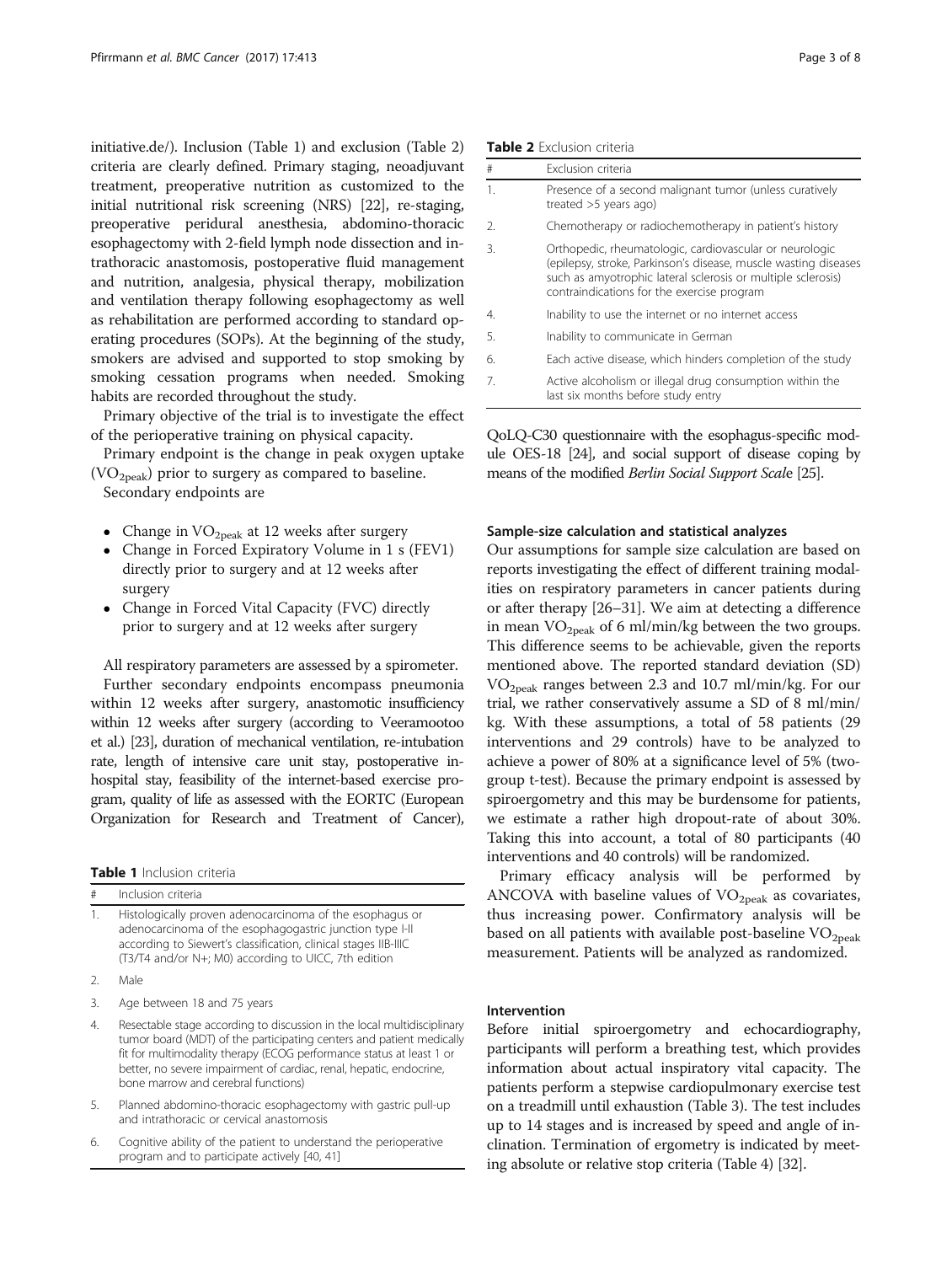<span id="page-3-0"></span>Table 3 Modified "walking protocol"

| Stage | Speed<br>(kilometers/hour) | Angle of inclination<br>(degree) | Duration<br>(minutes) |
|-------|----------------------------|----------------------------------|-----------------------|
| 1     | 3                          | 1.5                              | 3                     |
| 2     | 3.7                        | 3.0                              | 3                     |
| 3     | 4.4                        | 4.9                              | 3                     |
| 4     | 5.1                        | 6.3                              | 3                     |
| 5     | 5.8                        | 7.4                              | 3                     |
| 6     | 6.5                        | 8.2                              | 3                     |
| 7     | 6.5                        | 9.8                              | 3                     |
| 8     | 6.5                        | 11.4                             | 3                     |
| 9     | 6.5                        | 13.0                             | 3                     |
| 10    | 6.5                        | 14.6                             | 3                     |
| 11    | 6.5                        | 16.2                             | 3                     |
| 12    | 6.5                        | 17.8                             | 3                     |
| 13    | 6.5                        | 19.4                             | 3                     |
| 14    | 6.5                        | 21.0                             | 3                     |

Internet-based perioperative exercise program (iPEP)

After randomization, the iPEP group is supervised by a Sports Scientist before and after surgery. Information and training on how to handle the webpage as well as supervision throughout the study is provided by one and the same person (D.P.). All crucial steps interacting with the homepage are written down in the Study Manual (SM). Patients are delivered a heart rate monitor ("pulse watch") and a Thera-Band® for further mobilization and training free of charge. In parallel with the neoadjuvant therapy, patients receive an individually designed intensive exercise program based on the functional and fitness measurements at first diagnosis (3 months). Personal feedback of the supervisor with adapted and potentially accelerated training programs is provided in weekly intervals via Email function. After each training session patients have to complete different medical and exercise-specific information as unmodified BORG scale value, resting heart rate, maximum heart rate, recovery pulse and symptoms / problems experienced during exercise in a table important for training control [\[33\]](#page-6-0). During hospitalization for esophagectomy and further rehabilitation, participants can continue to use the functions "Chat" and "Forum" of the webpage. As soon as returned home, postoperative supervision by exercise program continues for another 3 months, similar to the preoperative phase. Thus, levels of training are reduced and customized to the potentially lower proficiency following major surgery. Progressive increase of training is intended to restore full reconvalescence. In case of problems, a "Live Chat" is offered in regular intervals for direct communication between trainer and patient. Acute problems can be addressed to the supervisor at any time and will be answered within 24 h.

#### **Training**

Because of the short intervention time and in order to achieve an optimum development of the physical resources until surgery, daily exercise is advised consisting of a mixture of endurance, resistance and ventilation training. The concept follows the principle of periodizing and cyclizing. Interventions during 3 month phases each before and after esophagectomy - are divided into macro-  $(= 3$  months), meso-  $(= 1$  month) and microcycles  $(= 3)$ 1 week). The latter can only be differentiated by one training unit. Increase in training frequency is intended each mesocycle, according to potential progress in performance. Individual adaptation of the exercise program can be performed after each microcycle. The relationship between the symptoms / problems the patient experiences during training and the subjective assessment of efforts with regard to criteria of program adaptations is demonstrated in (Fig. [1](#page-4-0)).

**Table 4** Absolute and relative criteria indicating termination of ergometry [\[31\]](#page-6-0)

| Absolute indication                                                                                                                                         | Relative indication                                                                                                                                                  |  |
|-------------------------------------------------------------------------------------------------------------------------------------------------------------|----------------------------------------------------------------------------------------------------------------------------------------------------------------------|--|
| ECG ST-segment depression $\geq$ 3 mm                                                                                                                       | Hypertensive dysregulation (RR <sub>syst</sub> 230–260 mmHg, RR <sub>diast</sub> $\geq$ 115 mmHg)                                                                    |  |
| ECG ST-segment elevation $\geq$ 1 mm                                                                                                                        | Drop in blood pressure > 10 mmHq (compared to baseline blood pressure)<br>without signs of myocardial ischemia (no angina pectoris, no<br>ECG ST-segment depression) |  |
| Drop in blood pressure > 10 mmHg (compared to baseline blood<br>pressure) with signs of myocardial ischemia (angina pectoris, ECG<br>ST-segment depression) | Polymorphic extrasystols, duplets (2 consecutive ventricular extrasystols),<br>salves ( $\geq$ 3 consecutive ventricular extrasystols)                               |  |
| Moderate-severe angina pectoris-symptoms                                                                                                                    | Supraventricular tachycardias                                                                                                                                        |  |
| Severe dyspnea                                                                                                                                              | Bradyarrhythmias                                                                                                                                                     |  |
| Clinical signs of less perfusion (cyanosis)                                                                                                                 | Line faults                                                                                                                                                          |  |
| Persistent (duration >30 s) ventricular tachycardias                                                                                                        | Presence of line faults (high AV-blockage, branch block)                                                                                                             |  |
| Exhaustion of the patient                                                                                                                                   | reinforced angina pectoris symptoms                                                                                                                                  |  |
| Technical problems (defect ECG-registration, monitor failure)                                                                                               |                                                                                                                                                                      |  |
|                                                                                                                                                             |                                                                                                                                                                      |  |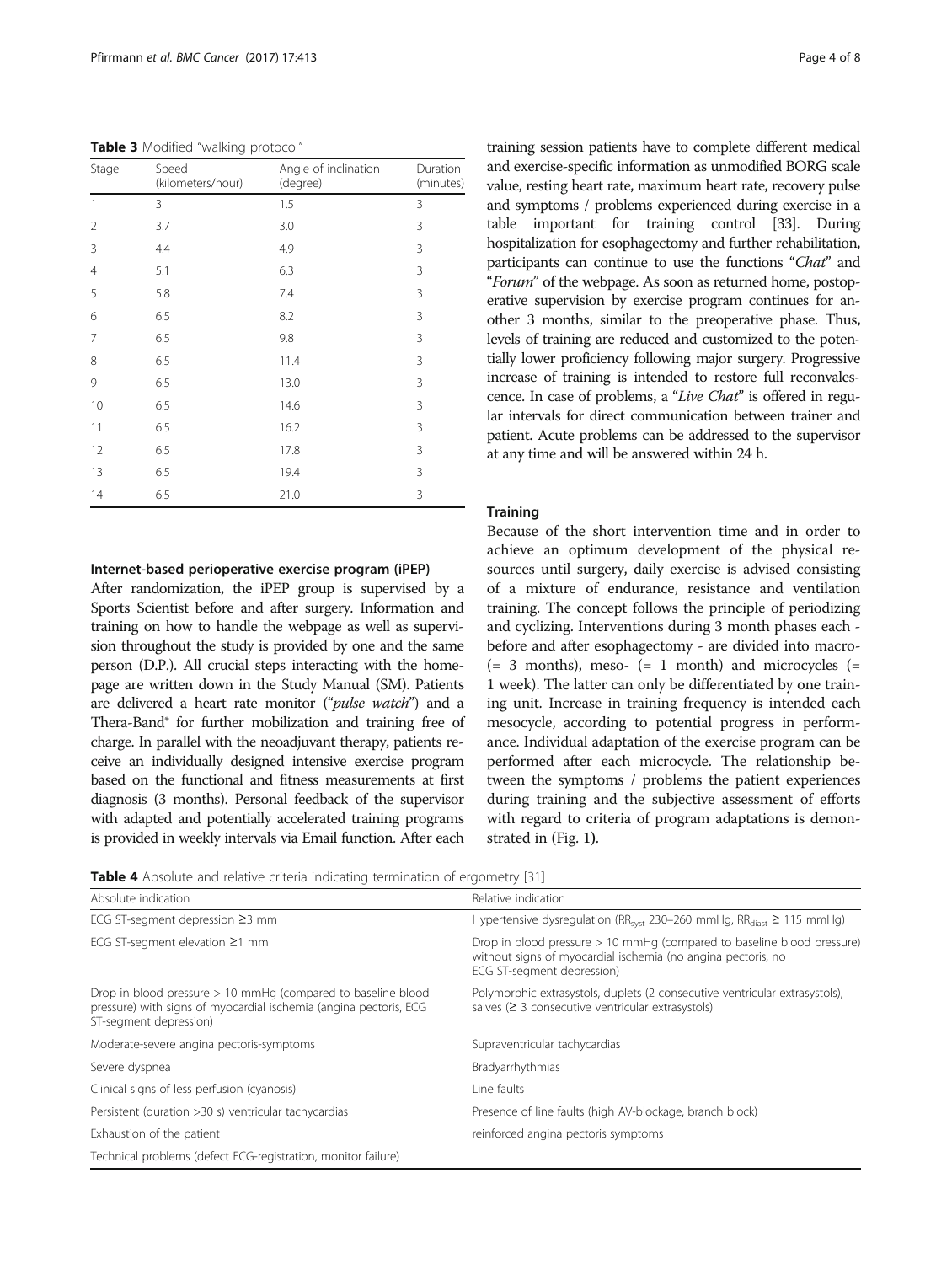<span id="page-4-0"></span>

Endurance training is increased by frequency of units, extension of duration and enhanced intensity of each unit (extensive and intensive interval load). Resistance training is provided by easily feasible exercises with minimal potential for error. Eleven strength exercises should be carried out in a prescribed sequence, in order to stimulate muscular strength in the major muscle groups of the upper part of the body. Neck press, butterfly, different variations of rowing, and lat exercises will be carried out with the elastic band. At the end of the training session, patients are encouraged to perform stretching and breathing exercises for relaxation and a conscious breathing. An illustrated instruction and video files for the exercises are available on the website. Alterations shall not be made without personal feedback and reassessment. An individualization of the training is achieved, adapting the number of repetitions, number of sets or the use of a stronger band.

In addition, daily ventilation exercises are carried out with the "Voldyne" device. Every day, one set with ten repetitions must be performed and the maximum value should be noted in the training schedule.

#### Treatment as usual (TAU)

Participants of the TAU group receive written information material enlightening the importance of regular physical activities and general releases on preparation for esophagectomy. All interviews (such as medical history; nutritional risk score; EORTC-QLQ-C30 & EORTC-QLQ-OES18; international physical activity questionnaire (IPAQ)), examinations (echocardiogram; spirometry), and fitness tests (spiroergometry), during the study period as well as surgery and perioperative management were standardized in accordance to the intervention group. The TAU group is also advised to quit smoking, if necessary. However, the TAU group does not receive any further advice based on their individual fitness testing. Instead, they are advised to be active for up to 150 min a week in accordance to the exercise guidelines for cancer survivors [\[34\]](#page-6-0).

#### Time course of measurements

Investigations are performed at 3 different time points of the study: 1.)  $t0 =$  baseline at first diagnosis, 2.) t1 = after neoadjuvant treatment, immediately before surgery, and 3.)  $t2 =$  follow-up 3 months after esophagectomy.

The flow chart in Fig. 2 depicts the time course of iPEP and TAU with respective points of measurements.

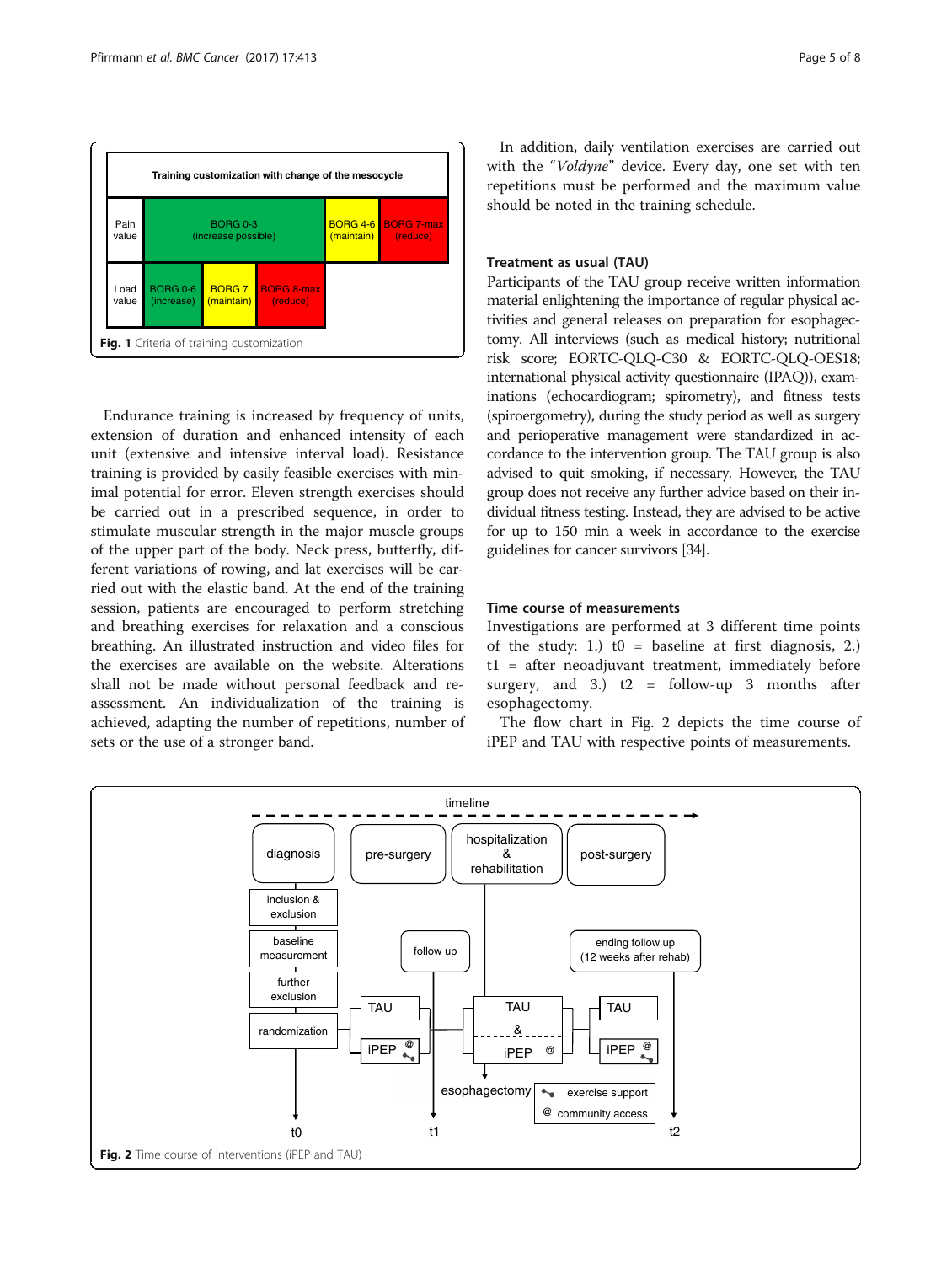#### Translational research

Blood (t0-t2) and tumor tissue samples (t0, t1 and surgical specimen) will be stored to enable translational research and assess potential predictive factors of outcomes.

#### **Discussion**

In spite of significant advances in surgical techniques, postoperative intensive care and complication management, esophagectomy is still a high risk-procedure associated with considerable postoperative pulmonary morbidity and mortality. This often encounters for prolonged periods of reconvalescence and reduced quality of life, apart from socioeconomic disadvantages. In addition, postoperative pulmonary complications after esophagectomy are associated not only with worse short-, but also long-term outcomes [[35](#page-6-0)]. Although morbidity and functional results following esophagectomy are known to be multifactorial, regular, structured physical activity and ventilation training before surgery seem to be the most relevant leverages to optimize results [[13](#page-6-0)–[20\]](#page-6-0). As most patients with locally advanced, potentially resectable esophageal cancer undergo neoadjuvant treatment, this period offers the possibility for improving fitness, even in patients with no or only few previous physical activities. As shown by a recent metaanalysis, neither neoadjuvant chemotherapy nor radiochemotherapy for esophageal carcinoma increases the risk of postoperative morbidity or perioperative mortality compared with surgery alone [[36](#page-7-0)]. There was also no clear difference between the two neoadjuvant treatment modalities with respect to postoperative morbidity [[36](#page-7-0)]. Therefore, both modalities are allowed in our study. The "Nutrition and Physical Activity Guidelines for Cancer Survivors" recommend a minimum of 150-min exercise per week, and strength training at least 2 days per week [[37](#page-7-0)]. Because of the short intervention time and in order to achieve an optimum development of physical resources until surgery, a daily training is advised in our study. Participants should perform up to four units of endurance and up to 3 units of resistance training per week (approximately one hour per unit) in the last phase of training [[38](#page-7-0)]. In addition, daily ventilation exercises are carried out with the "Voldyne" device [[39](#page-7-0)].

To our knowledge, this is the first prospective randomized controlled trial to assess an internet-based perioperative setting for patients scheduled for esophagectomy.

To ensure individual extensive care, the use of our online exercise program is easily accessible.

This novel concept might have several advantages: (i) the patients can perform exercises at home, (ii) individual, close and stepwise adaptation of the program is possible according to patient's actual status, physical efficacy and symptoms / side effects of tumor presence or neoadjuvant therapy, (iii) there is only one supervisor / trainer for all centers of the study, strongly reducing the potential of bias due to different caregivers involved, (iv) social networking of all participants via different channels of communication will be possible in order to increase compliance and motivation to complete the program, and (v) an "open" area of the webpage offers information and news regarding Barrett's carcinoma and respective measures / therapies, which can also be used by partners, relatives and friends of the individual. All these aspects supply the possibility to enable consequent and close care with the overall aim to reach a maximum of physical fitness and lung function before surgery. This also bears the potential for durable and healthy lifestyle changes and is enforced by the fact that patients can use the webpage even beyond their cancer treatment and study participation. Through active engagement with other patients the social factor is positively affected.

To avoid unwanted guests, we have constructed a private login area and the supervisor sets as administrator the accounts of the patients at study entry. Hence, a login without participation in the study is impossible.

The objective of our study is to evaluate for the first time the impact of an internet-based perioperative exercise program in patients with Barrett's carcinoma scheduled for esophagectomy on respiratory parameters and pneumonia rates. Based on our concept, we hypothesize that the postoperative course of patients might be less complicated while functionally optimized. This multicenter study has started recruitment. Centers meeting the logistics of this study are welcome to participate and contact the address for correspondence (PS) for the detailed study protocol, Study Manual (SM) and Case Report Forms (CRFs).

#### Abbreviations

CRF : Case report form; EORTC: European organization for research and treatment of cancer; ERAS: Enhanced recovery after surgery; FEV1: Forced expiratory volume in 1 s; FT: Fast-track; FVC: Forced vital capacity; HRQL: Healthrelated quality of life; ICU: Intensive care unit; iPEP: internet-based perioperative exercise program; MIE: Minimally-invasive esophagectomy; NRS: Nutritional risk screening; OLV: One-lung ventilation; SM: Study manual; SOP: Standard operating procedures; TAU: Treatment as usual; VO<sub>2peak</sub>: Peak oxygen uptake

#### Acknowledgements

We thank the Barrett-Initiative e.V. for funding of the iPEP-study.

#### Funding

The iPEP-Study is funded by the Barrett-Initiative e.V. This is a non-profit organization with the aim, to analyze the causes and pathophysiology of Barrett's esophagus and carcinoma. It is an independent organization and its steering committee decides independently, which Barrett-projects and research are funded. Data collection, analysis, interpretation and writing the manuscript can be supported by the Barrett-Initiative e.V.

#### Availability of data and materials

The datasets used and/or analysed during the current study are available from the corresponding author on reasonable request.

#### Authors' contributions

IG, PS, and DP developed the study concept. DP designed the online tool and OB performed the statistical analysis. PS, and DP designed the exercise components and FL, OB, PG, HL, ST, JH, MB, TG, and MM revised the manuscript. All authors read and approved the final document.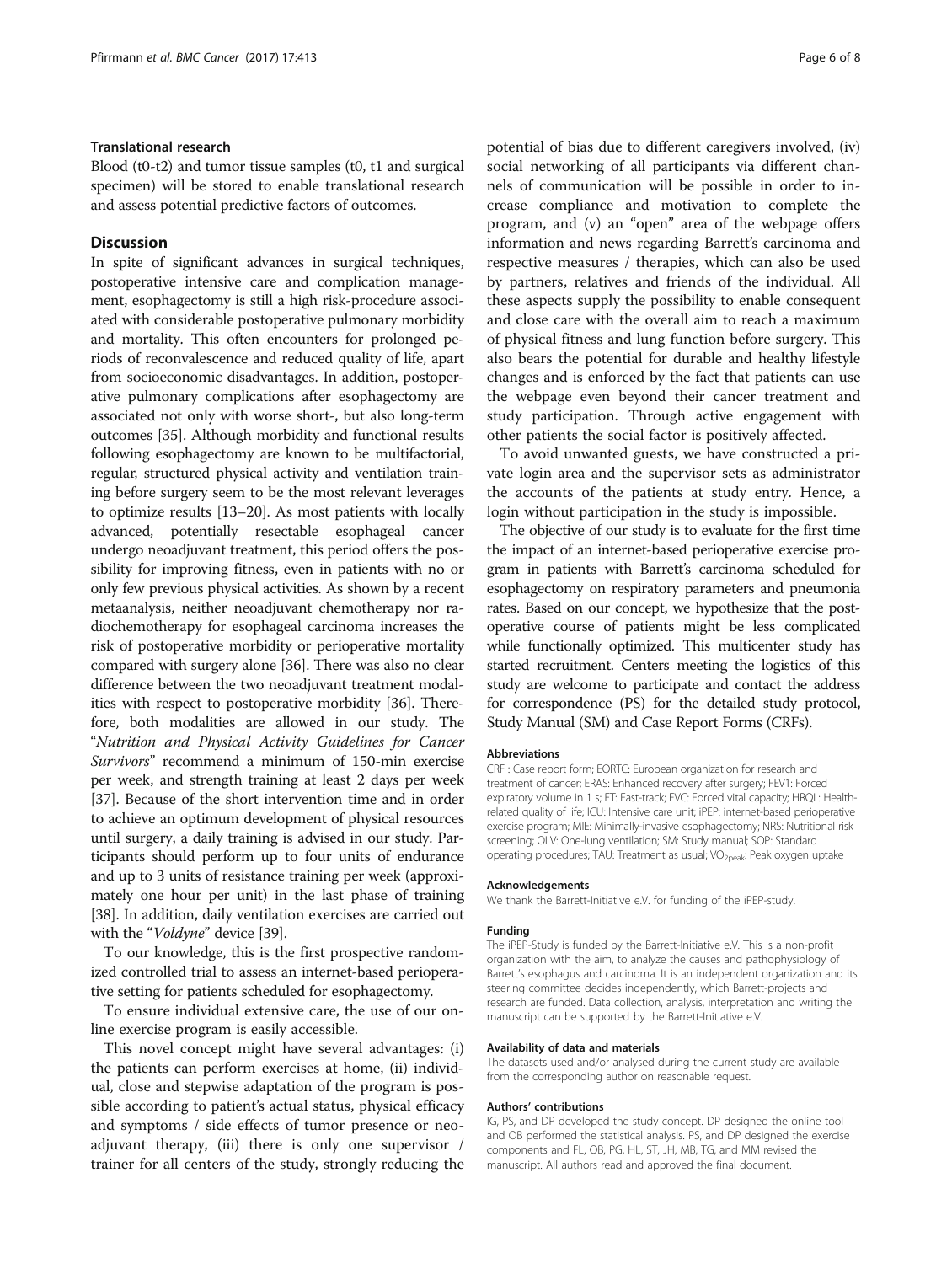#### <span id="page-6-0"></span>Competing interests

The authors declare that they have no competing interests.

#### Consent for publication

Not applicable

#### Ethics approval and consent to participate

This study was approved by the ethics committees of the University Leipzig, of the Albert-Ludwigs-University Freiburg and of the Landesärztekammer Rhineland-Palatinate. Written consent will be obtained from all participating patients.

#### Author details

<sup>1</sup>Department of Sports Medicine, Disease Prevention and Rehabilitation, Johannes Gutenberg-University of Mainz, Albert-Schweitzer-Str. 22, D-55128 Mainz, Germany. <sup>2</sup>Clinical Trial Centre Leipzig, University Leipzig, Leipzig, Germany. <sup>3</sup>Department of Visceral, Transplantation, Vascular and Thoracic Surgery, University Hospital of Leipzig, Leipzig, Germany. <sup>4</sup>Institute for Sports Medicine and Prevention, University of Leipzig, Leipzig, Germany. 5 Department of General, Visceral and Transplant Surgery, University Hospital of Mainz, Mainz, Germany. <sup>6</sup>University Cancer Centre Leipzig, University<br>Medicine Leipzig, Leipzig, Germany. <sup>7</sup>Department of General and Visceral Surgery Medical Centre, University of Freiburg, Freiburg, Germany.

# Received: 16 October 2015 Accepted: 1 June 2017

#### References

- 1. Gockel I, Niebisch S, Ahlbrand CJ, Hoffmann C, Moehler M, Düber C, Lang H, Heid. F: Risk and complication management in esophageal cancer surgery: A review of the literature. Thorac Cardiovasc Surg 2015, 00:1–10.
- van Hagen P, Hulshof MC, van Lanschot JJ, Steyerberg EW, van Berge Henegouwen MI, Wijnhoven BP, Richel DJ, Nieuwenhuijzen GA, Hospers GA, Bonenkamp JJ, Cuesta MA, Blaisse RJ, Busch OR, ten Kate FJ, Creemers GJ, Punt CJ, Plukker JT, Verheul HM, Spillenaar Bilgen EJ, van Dekken H, van der Sangen MJ, Rozema T, Biermann K, Beukema JC, Piet AH, van Rij CM, Reinders JG, Tilanus HW, van der Gaast A; [CROSS Group](http://www.ncbi.nlm.nih.gov/pubmed?term=CROSS%20Group%5BCorporate%20Author%5D): Perioperative chemoradiotherapy for esophageal or junctional cancer. New Engl J Med 2012, 366:2074–2084.
- 3. Derogar M, Orsini N, Sadr-Azodi O, Lagergren P. Influence of major postoperative complications on health-related quality of life among longterm survivors of esophageal cancer surgery. J Clin Oncol. 2012;30:1615–9.
- 4. Biere SS, van Berge Henegouwen MI, Maas KI, Bonavina L, Rosman C, Garcia JR, et al. Minimally invasive versus open oesophagectomy for patients with oesophageal cancer: a multicenter, open-labeled, randomized controlled trial. Lancet. 2012;379:1887–92.
- 5. Schwenk W. Fast track rehabilitation in visceral surgery. Chirurg. 2009;80: 690–701.
- 6. Bardam L, Funch-Jensen P, Jensen P, Crawford ME, Kehlet H. Recovery after laparoscopic colinic surgery with epidural analgesia, and early oral nutrition and mobilisation. Lancet. 1995;345:763–4.
- 7. Cerfolio RJ, Bryant AS, Bass CS, Alexander JR, Bartolucci AA. Fast tracking after Ivor Lewis esophagectomy. Chest. 2004;126:1187–94.
- 8. Jianjun Q, Yin L, Wenqun X, Ming Y, Qingfeng J. Fast track program for esophagectomy patients. Thoracic Cancer. 2012;3:55–9.
- 9. Cao S, Zhao G, Cui J, Dong Q, Qi S, Xin Y, et al. Fast-track rehabilitation program and conventional care after esophagectomy: a retrospective controlled cohort study. Support Care Cancer. 2012;21:707–14.
- 10. Jensen LS, Pilegaard HK, Eliasen M, Mehlsen NC, Kehlet H. Esophageal resection in an accelerated postoperative recovery regimen. Ugeskr Laeger. 2004;166:2560–3.
- 11. Neal JM, Wilcox RT, Allen HW, Low DE. Near-total esophagectomy: the influence of standardized multimodal management and intraoperative fluid restriction. Reg Anesth Pain Med. 2003;28:328–34.
- 12. Blom RLGM, van Heijl M, Bemelman WA, Hollmann MW, Klinkenbijl JHG, Busch ORC, et al. Initial experiences of an enhanced recovery protocol in esophageal surgery. World J Surg. 2013;37:2372–8.
- 13. Valkenet K, van de Port IGL, Dronkers JJ, de Vries WR, Lindemann E, Backx FJG. The effects of preoperative exercise therapy on postoperative outcome: a systematic review. Clin Rehabil. 2011;25:99–111.
- 14. Feeney C, Reynolds JV, Hussey J. Preoperative physical activity levels and postoperative pulmonary complications post-esophagectomy. Dis Esophagus. 2011;24:489–94.
- 15. Tatematsu N, Park M, Tanaka E, Sakai Y, Tsuboyama T. Association between physical activity and postoperative complications after esophagectomy for cancer: a prospective observational study. Asian Pacific J Cancer Prev. 2013; 14:47–51.
- 16. van Adrichem EJ, Meulenbroek RL, Plukker JTM, Groen H, van Weert E. Comparison of two preoperative inspiratory muscle training programs to prevent pulmonary complications in patients undergoing esophagectomy: a randomized controlled pilot study. Ann Surg Oncol. 2014;21:2353–60.
- 17. Dettling DS, van der Schaaf M, Blom RLGM, Nollet F, Busch ORC, van Berge Henegouwen MI. Feasibility and effectiveness of pre-operative inspiratory muscle training in patients undergoing oesophagectomy: a pilot study. Physiother Res Int. 2013;18:16–26.
- 18. Agrelli TF, de Carvalho RM, Guglielminetti R, Silva AA, Crema E. Preoperative ambulatory inspiratory muscle training in patients undergoing esophagectomy. A pilot study. Int Surg. 2012;97:198–202.
- 19. Inoue J, Ono R, Makiura D, Kashiwa-Motoyama M, Miura Y, Usami M, et al. Prevention of postoperative pulmonary complications through intensive preoperative respiratory rehabilitation in patients with esophageal cancer. Dis Esophagus. 2013;26:68–74.
- 20. Valkenet K, Trappenburg JCA, Gosselink R, Sosef MN, Willms J, Rosman C, et al. Preoperative inspiratory muscle training to prevent postoperative pulmonary complications in patients undergoing esophageal resection (PREPARE study): study protocol for a randomized controlled trial. Trials. 2014;15:144.
- 21. Random Numbers Info. website [http://www.randomnumbers.info/](http://www.randomnumbers.info).
- 22. Kondrup J, Allison S, Elia M, Vellas B, Plauth M. ESPEN guidelines for nutrition screening 2002. Clin Nutr. 2003;22:415–21.
- 23. Veeramootoo D, Parameswaran R, Krishnadas R, Froeschle P, Cooper M, Berrisford RG, et al. Classification and early recognition of gastric conduit failure after minimally invasive esophagectomy. Surg Endosc. 2009;23:2110–6.
- 24. Aaronson NK, Ahmedzai S, Bergman B, Bullinger M, Cull A, Duez NJ, et al. Takeda F for the European Organization for Research and Treatment of cancer study group on quality of life: the European Organization for Research and Treatment of cancer QLQ-C30: a quality-of-life instrument for use in international clinical trials in oncology. J Natl Cancer Inst. 1993;85:365–76.
- 25. Schulz U, Schwarzer R. Social support in coping with illness: the berlin social support scales (BSSS). Diagnostica. 2003;49:73–82.
- 26. Adamsen L, Quist M, Midtgaard J, Andersen C, Møller T, Knutsen L, et al. The effect of a multidimensional exercise intervention on physical capacity, well-being and quality of life in cancer patients undergoing chemotherapy. Support Care Cancer. 2006;14:116–27.
- 27. Brdareski Z, Djurović A, Šušnjar S, Životić-Vanović M, Ristić A, Konstantinović L, et al. Effects of a short-term differently dosed aerobic exercise on maximum aerobic capacity in breast cancer survivors: a pilot study. Vojnosanit Pregl. 2012;69(3):237–42.
- 28. Burnham TR. Wilcox a: effects of exercise on physiological and psychological variables in cancer survivors. Med Sci Sports Exerc. 1863-1867;2002
- 29. De Backer IC, Van Breda E, Vreugdenhil A, Nijziel MR, Kester AD, Schep G. High-intensity strength training improves quality of life in cancer survivors. Acta Oncol. 2007;46:1143–51.
- 30. Tabata I, Kouji N, Motoki K, Yuusuke H, Futoshi O, Motohiko M, et al. Effects of moderate-intensity endurance and high-intensity intermittent training on anaerobic capacity and VO<sub>2max</sub>. Med Sci Sports Exerc. 1996;28:1327-30.
- 31. Thorsen L, Skovlund E, Strømme SB, Hornslien K, Dahl AA, Fossa SD. Effectiveness of physical activity on cardiorespiratory fitness and healthrelated quality of life in young and middle-aged cancer patients shortly after chemotherapy. J Clin Oncol. 2005;10:2378–88.
- Trappe HJ, Löllgen H: Guidelines for ergometry. German Society of Cardiology – heart and cardiovascular research. Z Kardiol 2000, 89:821–837.
- 33. Borg G. Psycholphysical bases of perceived exertion. Med Sci Sports Exerc. 1982;14:377–81.
- 34. Schmitz KH, Courneya KS, Matthews C, Denmark-Wahnefried W, Galvão DA, Pinto BM, et al. American College of Sports Medicine roundtable on exercise guidelines for cancer survivors. Med Sci Sports Exerc. 2010:1409–26.
- 35. Kinugasa S, Tachibana M, Yoshimura H, Ueda S, Fujii T, Dhar DK, et al. Postoperative pulmonary complications are associated with worse shortand long-term outcomes after extended esophagectomy. J Surg Oncol. 2004;88:71–7.